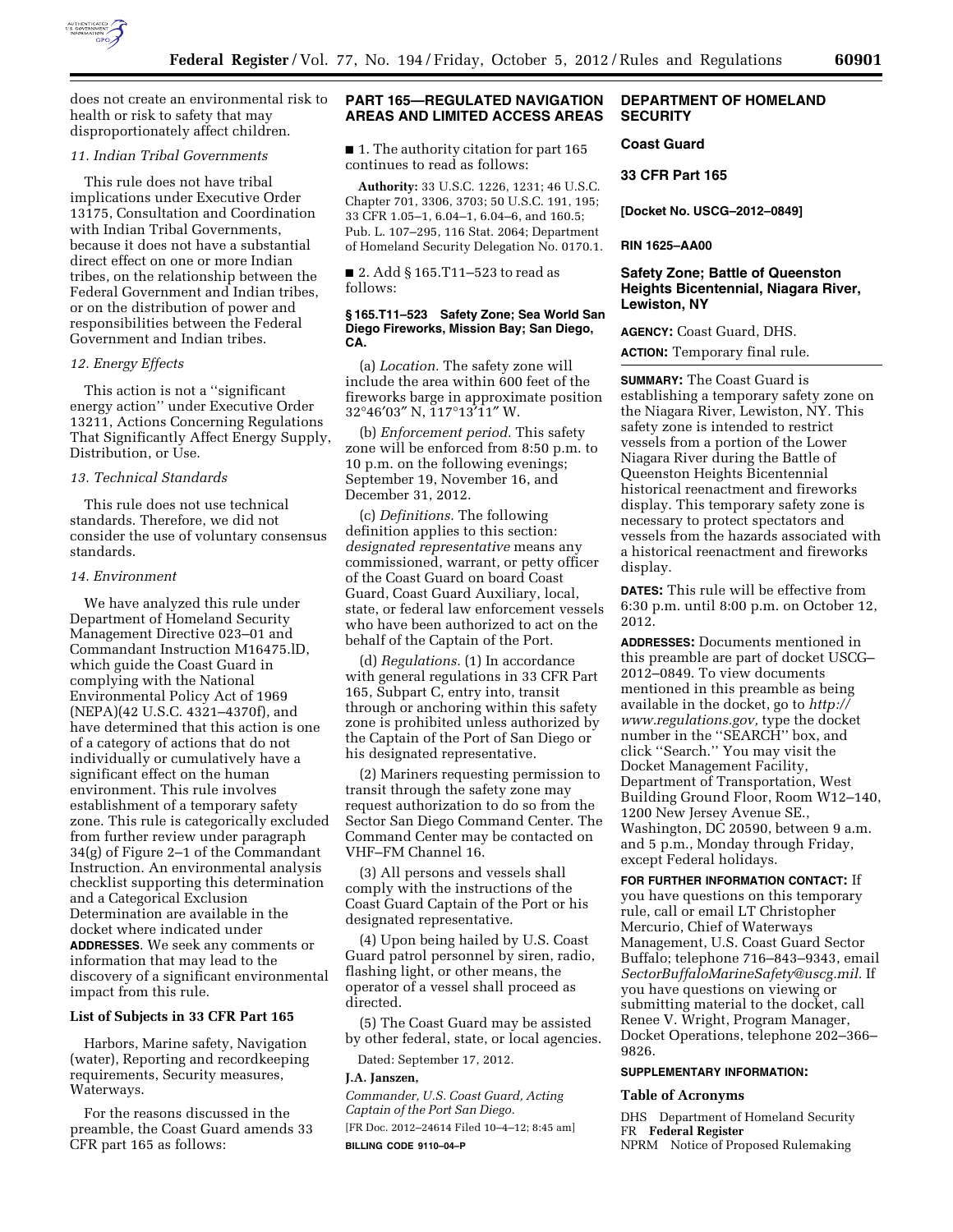## **A. Regulatory History and Information**

The Coast Guard is issuing this temporary final rule without prior notice and opportunity to comment pursuant to authority under section 4(a) of the Administrative Procedure Act  $(APA)$  (5 U.S.C. 553(b)). This provision authorizes an agency to issue a rule without prior notice and opportunity to comment when the agency for good cause finds that those procedures are ''impracticable, unnecessary, or contrary to the public interest.'' Under 5 U.S.C.  $553(b)$ <sup>[B]</sup>, the Coast Guard finds that good cause exists for not publishing a notice of proposed rulemaking (NPRM) with respect to this rule because doing so would be impracticable and contrary to the public interest. The final details for this event were not known to the Coast Guard until there was insufficient time remaining before the event to publish an NPRM. Thus, delaying the effective date of this rule to wait for a comment period to run would be both impracticable and contrary to the public interest because it would inhibit the Coast Guard's ability to protect spectators and vessels from the hazards associated with a historical reenactment and maritime fireworks display, which are discussed further below.

Under 5 U.S.C. 553(d)(3), the Coast Guard finds that good cause exists for making this rule effective less than 30 days after publication in the **Federal Register**. For the same reasons discussed in the preceding paragraph, waiting for a 30 day notice period to run would be impracticable and contrary to the public interest.

### **B. Basis and Purpose**

Between 7:00 p.m. and 7:30 p.m. on October 12, 2012, a historical reenactment will take place in which period cannons will be activated from the shoreline with pyrotechnic rockets being used to simulate cannonballs being launched several hundred feet over the water. This historical reenactment will be held on the Lower Niagara River near the Silo Restaurant, Lewiston, NY. The Captain of the Port Buffalo has determined that fireworks launched proximate to a gathering of watercraft pose a significant risk to public safety and property. Such hazards include premature and accidental detonations, dangerous projectiles, and falling or burning debris.

# **C. Discussion of Rule**

With the aforementioned hazards in mind, the Captain of the Port Buffalo has determined that this temporary safety zone is necessary to ensure the

safety of spectators and vessels during the Battle of Queenston Heights Bicentennial historical reenactment and fireworks display. This zone will be effective and enforced from 6:30 p.m. until 8:00 p.m. on October 12, 2012. This zone will encompass all waters of the Niagara River, Lewiston, NY starting from position 43°10′28.2″ N and 79°02′58.6″ W then South to 43°10′22.9″ N and 79°02′58.9″ W then West to 43°10′23.2″ N and 79°03′05.0″ W then North to 43°10′28.5″ N and 79°03′05.0″ W then returning to the point of origin to form a square (NAD 83).

Entry into, transiting, or anchoring within the safety zone is prohibited unless authorized by the Captain of the Port Buffalo or his designated on-scene representative. The Captain of the Port or his designated on-scene representative may be contacted via VHF Channel 16.

#### **D. Regulatory Analyses**

We developed this rule after considering numerous statutes and executive orders related to rulemaking. Below we summarize our analyses based on 13 of these statutes or executive orders.

## *1. Regulatory Planning and Review*

This rule is not a significant regulatory action under section 3(f) of Executive Order 12866, Regulatory Planning and Review, as supplemented by Executive Order 13563, Improving Regulation and Regulatory Review, and does not require an assessment of potential costs and benefits under section 6(a)(3) of that Order. Executive Order 12866 or under section 1 of Executive Order 13563. The Office of Management and Budget has not reviewed it under those Orders. It is not ''significant'' under the regulatory policies and procedures of the Department of Homeland Security (DHS). We conclude that this rule is not a significant regulatory action because we anticipate that it will have minimal impact on the economy, will not interfere with other agencies, will not adversely alter the budget of any grant or loan recipients, and will not raise any novel legal or policy issues. The safety zone created by this rule will be relatively small and enforced for relatively short time. Also, the safety zone is designed to minimize its impact on navigable waters. Furthermore, the safety zone has been designed to allow vessels to transit around it. Thus, restrictions on vessel movement within that particular area are expected to be minimal. Under certain conditions, moreover, vessels may still transit

through the safety zone when permitted by the Captain of the Port.

#### *2. Impact on Small Entities*

The Regulatory Flexibility Act of 1980 (RFA), 5 U.S.C. 601–612, as amended, requires federal agencies to consider the potential impact of regulations on small entities during rulemaking. The Coast Guard certifies under 5 U.S.C. 605(b) that this rule will not have a significant economic impact on a substantial number of small entities.

This rule will affect the following entities, some of which might be small entities: The owners or operators of vessels intending to transit or anchor in a portion of the Niagara River on the evening of October 12, 2012.

This safety zone will not have a significant economic impact on a substantial number of small entities for the following reasons: This safety zone will be enforced for only 90 minutes late in the day. Traffic will be allowed to pass through the zone with the permission of the Captain of the Port. The Captain of the Port can be reached via VHF channel 16. Before the activation of the zone, we would issue local Broadcast Notice to Mariners.

## *3. Assistance for Small Entities*

Under section 213(a) of the Small Business Regulatory Enforcement Fairness Act of 1996 (Pub. L. 104–121), we want to assist small entities in understanding this rule. If the rule would affect your small business, organization, or governmental jurisdiction and you have questions concerning its provisions or options for compliance, please contact the person listed in the **FOR FURTHER INFORMATION CONTACT** section above.

Small businesses may send comments on the actions of Federal employees who enforce, or otherwise determine compliance with, Federal regulations to the Small Business and Agriculture Regulatory Enforcement Ombudsman and the Regional Small Business Regulatory Fairness Boards. The Ombudsman evaluates these actions annually and rates each agency's responsiveness to small business. If you wish to comment on actions by employees of the Coast Guard, call 1– 888–REG–FAIR (1–888–734–3247). The Coast Guard will not retaliate against small entities that question or complain about this rule or any policy or action of the Coast Guard.

#### *4. Collection of Information*

This rule will not call for a new collection of information under the Paperwork Reduction Act of 1995 (44 U.S.C. 3501–3520).